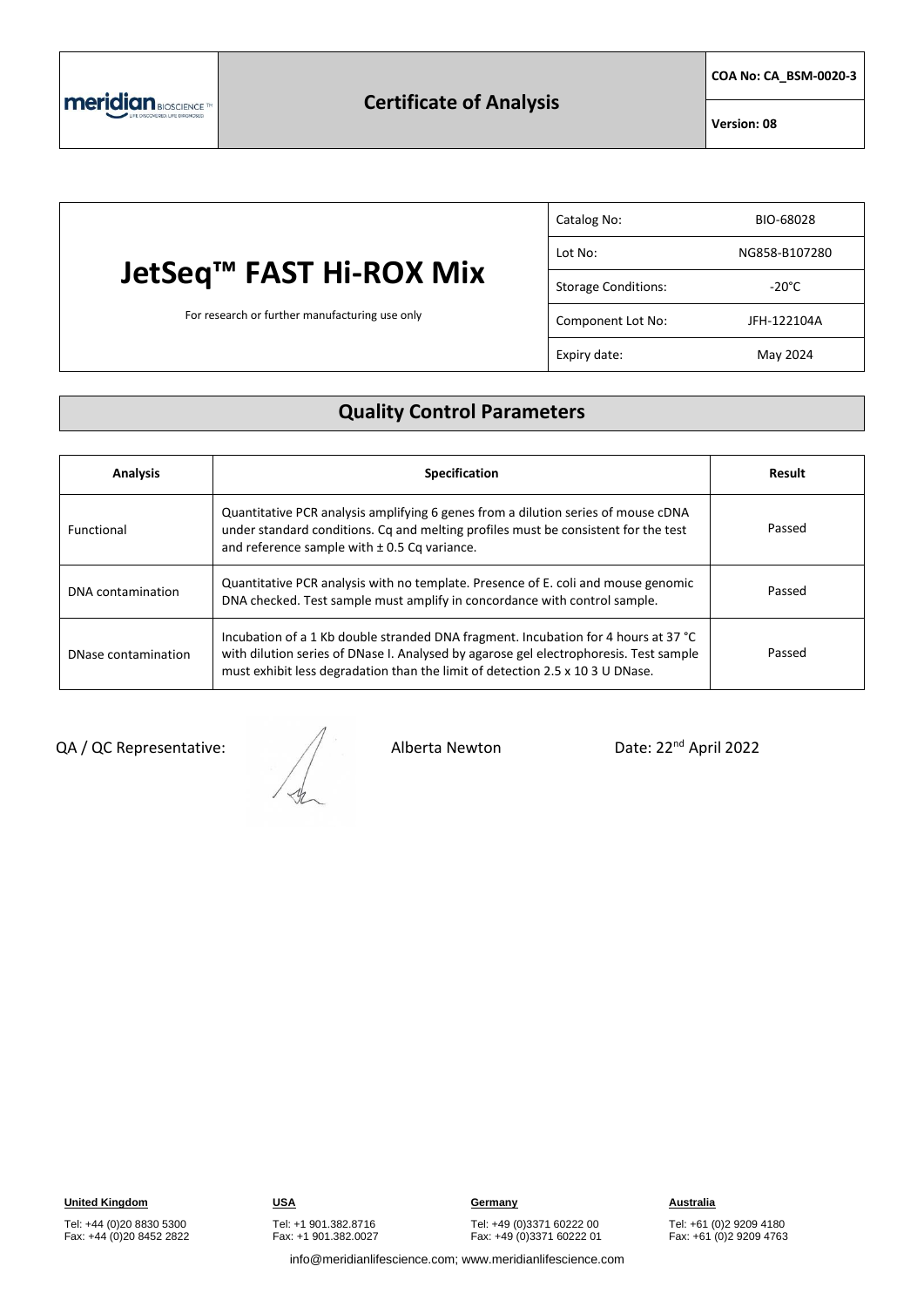

**COA No: CA\_BMM-0028**

**Version: 07**

|                                                | Catalog No:                | BIO-68028       |
|------------------------------------------------|----------------------------|-----------------|
| JetSeq™ Primer Mix                             | Lot No:                    | NG858-B107280   |
|                                                | <b>Storage Conditions:</b> | $-20^{\circ}$ C |
| For research or further manufacturing use only | Component Lot No:          | JPM-222104A     |
|                                                | Expiry date:               | May 2024        |

## **Quality Control Parameters**

| <b>Analysis</b>     | <b>Specification</b>                                                                                                                                                                                                                                                                                                                        | Result |
|---------------------|---------------------------------------------------------------------------------------------------------------------------------------------------------------------------------------------------------------------------------------------------------------------------------------------------------------------------------------------|--------|
| <b>Functional</b>   | JetSeq Primer mix is used in qPCR under standard JetSeq Library Quantification kit<br>conditions to amplify a reference DNA template. The amplification curve analysis<br>should demonstrate an average Ct value of $9.3 \pm 0.5$ and the melt curve analysis is<br>expected to produce a single peak with a Tm value of 82.3 $\pm$ 0.4 °C. | Passed |
| DNase contamination | The effect of the incubation of JetSeq Primer Mix (4h, 37 °C) with a 1 Kb dsDNA<br>fragment is compared with a dilution series of DNase I on agarose gel<br>electrophoresis. Test sample must exhibit less degradation than 2.5 x 10 <sup>-3</sup> U DNase.                                                                                 | Passed |

QA / QC Representative:  $\sqrt{2}$  Alberta Newton Date: 22<sup>nd</sup> April 2022

Tel: +44 (0)20 8830 5300 Fax: +44 (0)20 8452 2822

**United Kingdom USA Germany Australia**

Tel: +49 (0)3371 60222 00 Fax: +49 (0)3371 60222 01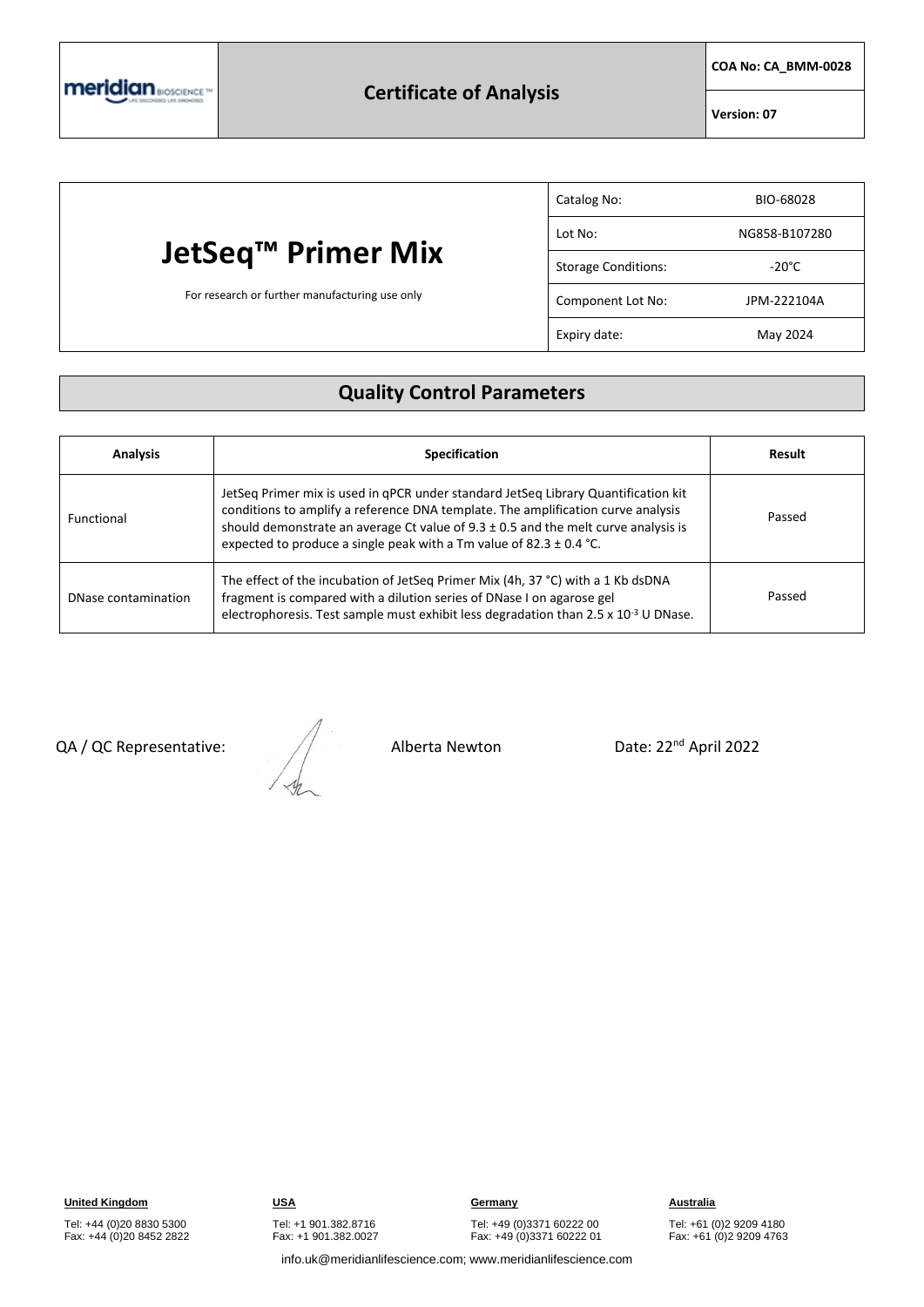

**COA No: CA\_XBH-0055, - 0056, -0057, -0058, -0059 & -0060**

**Version: 07**

| JetSeq™ Standards<br>For research or further manufacturing use only | Catalog No:                | BIO-68028                    |
|---------------------------------------------------------------------|----------------------------|------------------------------|
|                                                                     | Lot No:                    | NG858-B107280                |
|                                                                     | <b>Storage Conditions:</b> | $-20^{\circ}$ C              |
|                                                                     | Component Lot No:          | JS01-222104A<br>JS02-222104A |
|                                                                     |                            | JS03-222104A<br>JS04-222104A |
|                                                                     |                            | JS05-222104A<br>JS06-222104A |
|                                                                     | Expiry date:               | May 2024                     |

#### **Quality Control Parameters**

| <b>Analysis</b>     | <b>Specification</b>                                                                                                                                                                                                                                                                             | Result |
|---------------------|--------------------------------------------------------------------------------------------------------------------------------------------------------------------------------------------------------------------------------------------------------------------------------------------------|--------|
| <b>Functional</b>   | JetSeg Standards are used in gPCR under JetSeg Library Quantification kit<br>recommended conditions. The average Ct value of the Standard 1 exhibits 9.3 ± 0.5<br>and the measured efficiency of the reaction should be between $90 - 100$ %. The<br>melt analysis should produce a single peak. | Passed |
| DNase contamination | The effect of the incubation of JetSeq Standards (4h, 37 °C) with a 1 Kb dsDNA<br>fragment is compared with a dilution series of DNase I on agarose gel<br>electrophoresis. Test sample must exhibit less degradation than 2.5 x 10-3 U DNase.                                                   | Passed |

QA / QC Representative:  $\sqrt{ }$  Alberta Newton Date: 22<sup>nd</sup> April 2022

Tel: +44 (0)20 8830 5300 Fax: +44 (0)20 8452 2822 Tel: +1 901.382.8716 Fax: +1 901.382.0027

**United Kingdom USA Germany Australia**

Tel: +49 (0)3371 60222 00 Fax: +49 (0)3371 60222 01